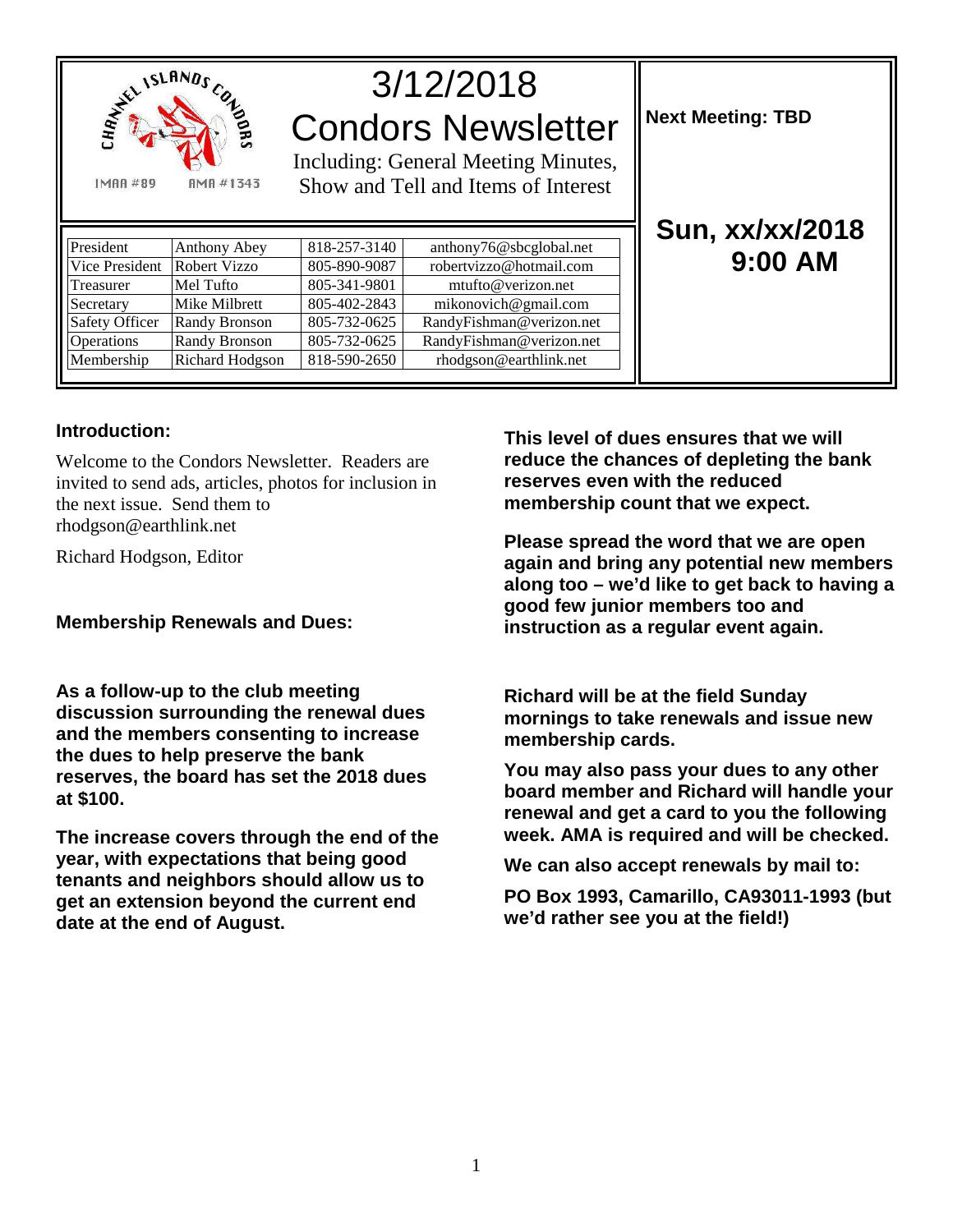### **Meeting Minutes:**

The meeting was called to order around 9:00 AM. Wes led the Pledge of Allegiance. Thank you Wes.

Guest Speakers:

There were no guest speakers.

#### Minutes:

- 1. We are back in at CSUCI CIC.
	- a. We have a contract paid through August for \$1200.
	- b. We are working under the same rules as the last contract.
		- i. We may update some in the weeks to come.
	- c. CSUCI came to us to start the new contract.
- 2. The Egg City location is no longer being pursued.
	- a. There were too many issues when they were ready to sign.
	- b. The board will be looking into possible other locations.
- 3. Membership dues were discussed.
	- a. They will be \$65 or more.
	- b. Projected 20 renewals would mean \$100+ each to cover bare minimum costs, only 16 people at the meeting said they would renew.
		- i. Flying site monthly costs.
		- ii. Maintenance costs.
		- iii. Sanctioning costs.
- 4. There will be a review for internal rules for flying safety with respect to fire prevention.
- 5. We will pursue upgrading the flight stations and getting the shade tarps installed.
- 6. There will be a general safety review.

Show and Tell:

There was nothing to show or tell about.

The meeting was adjourned.

**If you have interesting pictures, send them to Richard Hodgson, rhodgson@earthlink.net We will be glad to publish them. Also, if you want to compose a short article, that would be very welcome.**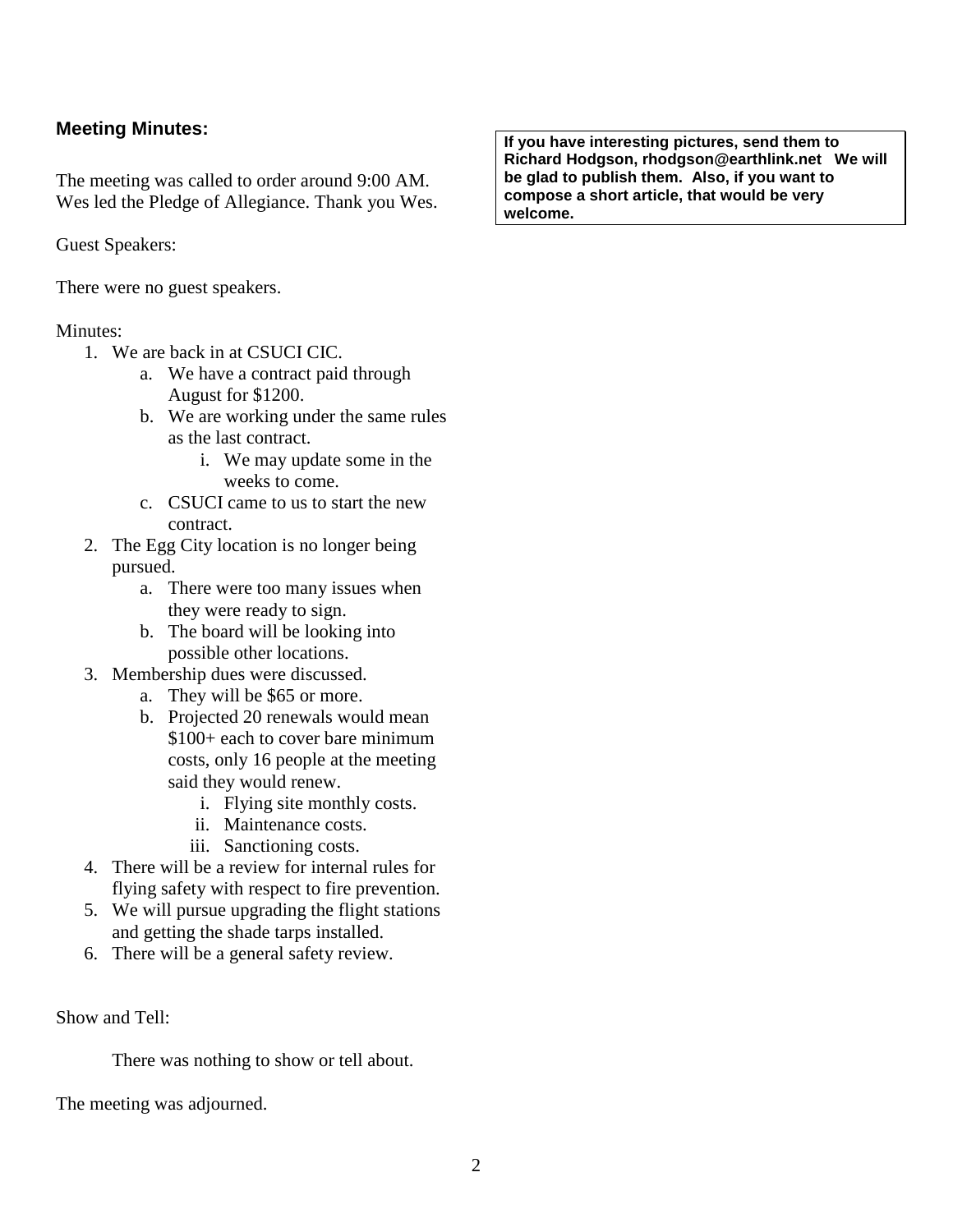**We're back! A good turn-out and a great flying day**

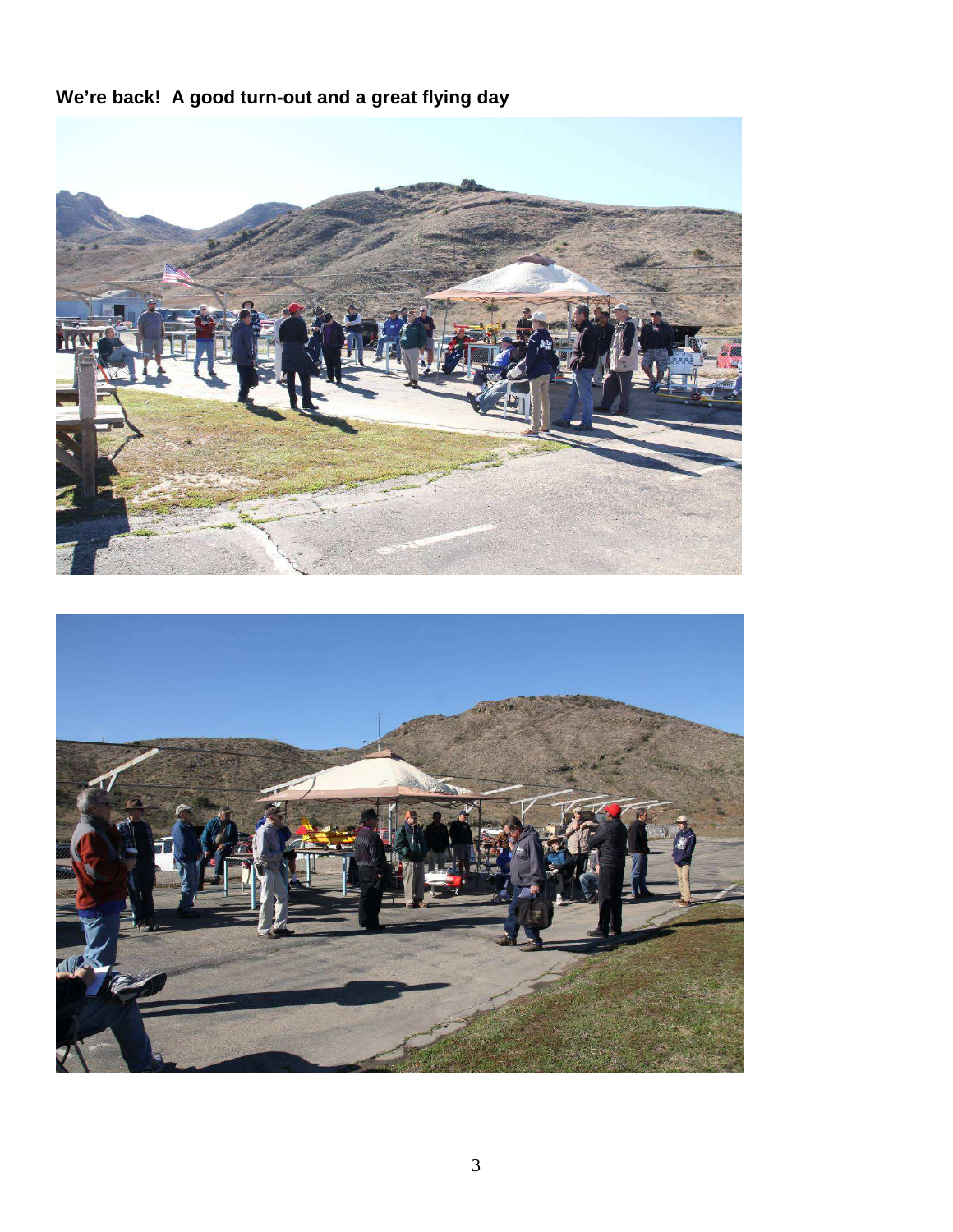## **Mel fires it up ands dusts off the sticks**



**Ken proves that yellow works great against a blue sky** 

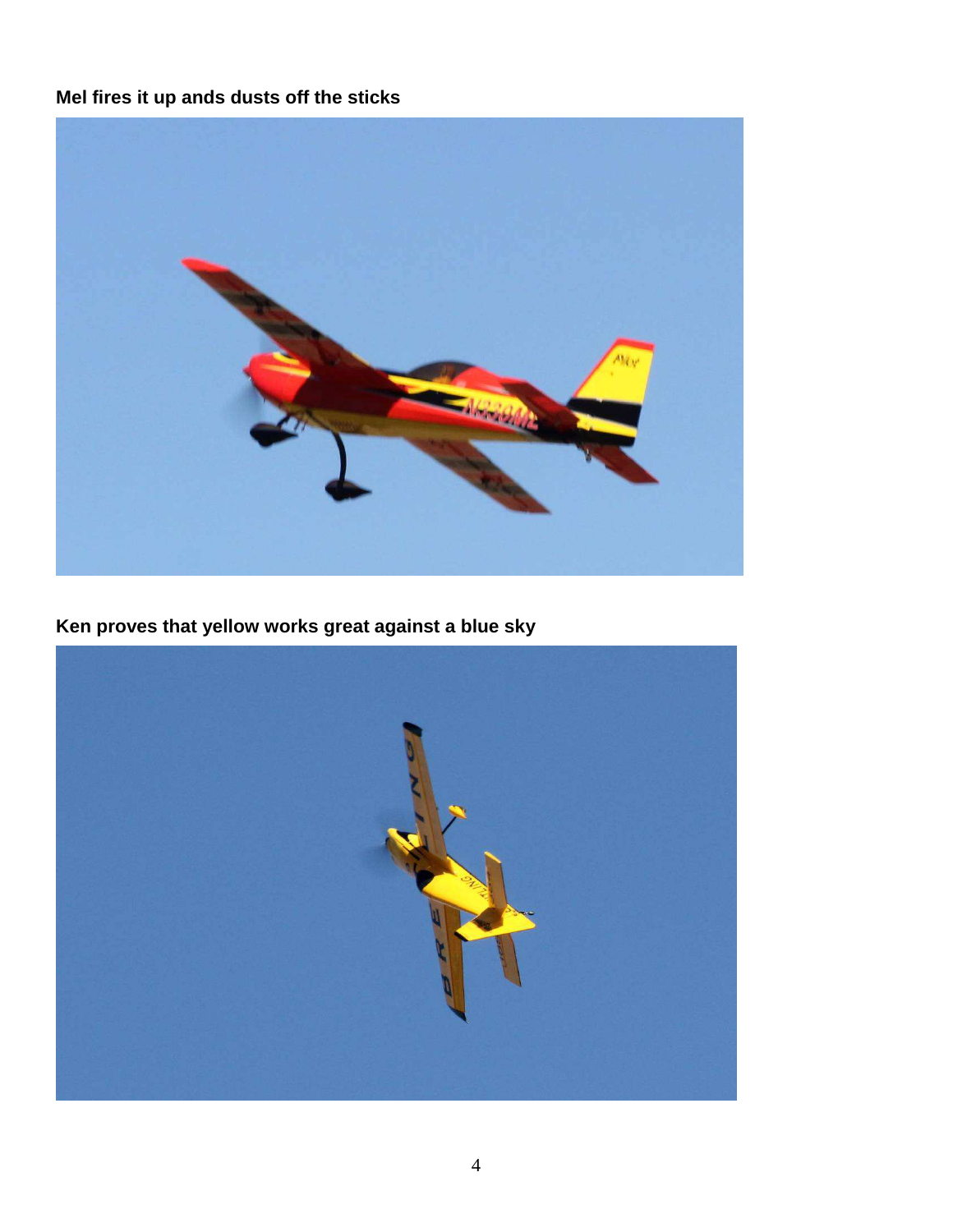## **Anthony maidens his new plane**